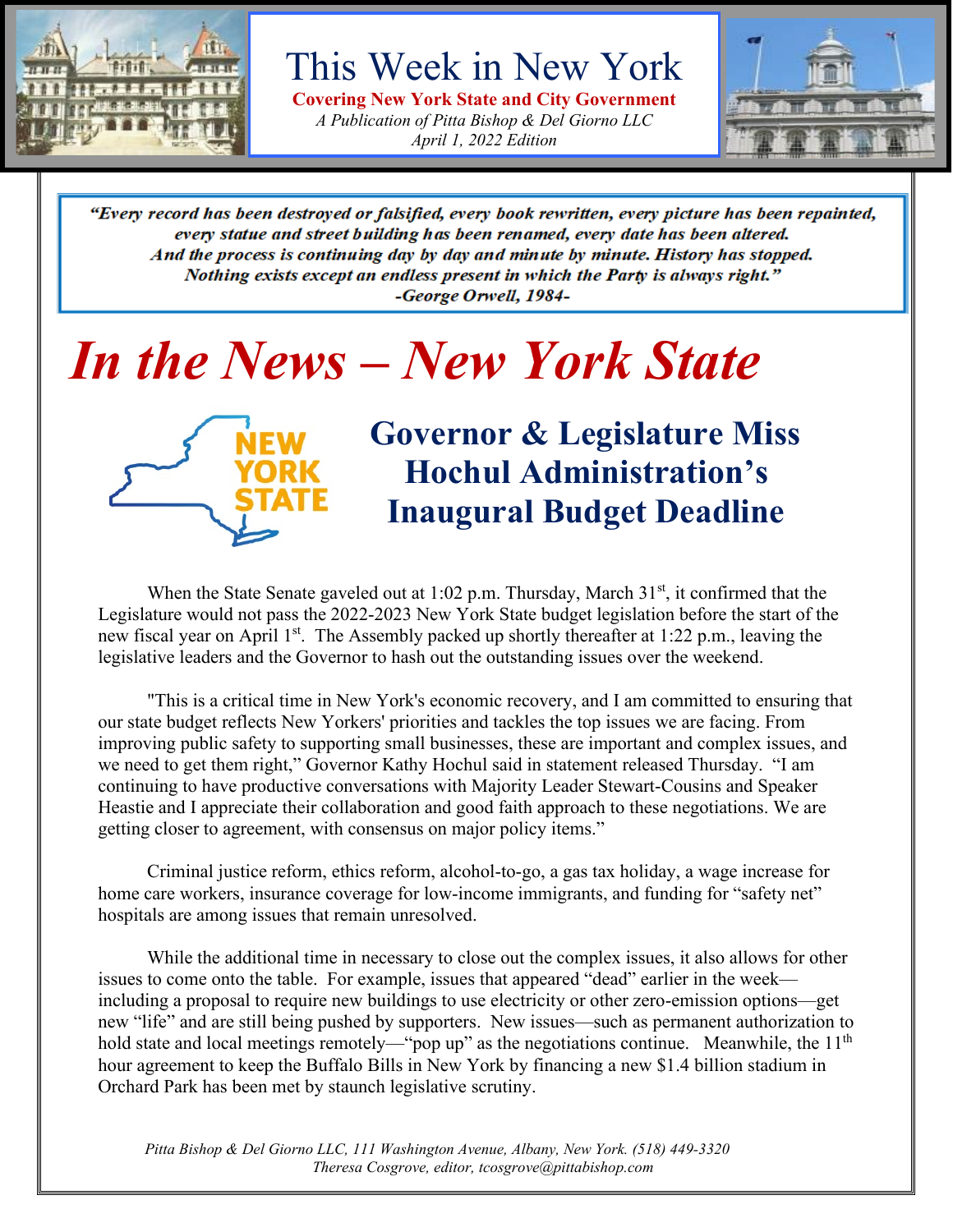According to State Comptroller Thomas DiNapoli's office, the final budget must be completed by 4 p.m. Monday, April 4<sup>th</sup>, "to avoid any issues with upcoming payrolls" of state workers for the new fiscal year.

As of now, the Senate is scheduled to return at 3 p.m. on Monday, the Assembly is at the Call of the Speaker and none of the major budget bills have been amended to the final version. Although, in Albany, all of that could change very quickly.



# **Western NY Judge Throws Out Congressional, Senate, and Assembly Redistricting Maps; Attorney General James to Appeal**

 The battle over New York's representational lines continues, as a Steuben County State judge yesterday rejected the maps drawn by the Democratic-led Legislature for the Congressional, Senate, and Assembly districts. Following the decision, Governor Kathy Hochul and State Attorney General Letitia James issued a joint statement, asserting "we intend to appeal this decision."

Acting State Supreme Court Judge Patrick F. McAllister's 18-page ruling (in Harkenrider v. Hochul) ordered lawmakers to draw maps with "sufficient bipartisan support" by April  $11<sup>th</sup>$  or have a neutral party draw the lines.

"This court finds that the November 2021 legislation which purported to authorize the legislature to act in the event the IRC failed to act was not a mere enactment of legislation to help clarify or implement the Constitution, but in fact substantially altered the Constitution," Justice McAllister wrote. "Alteration of the Constitution can only be done by a constitutional amendment and as recently as November 2021 the people rejected the constitutional amendment that would have given the legislature such authority. Therefore, this court finds that the recent enacted Congressional and Senate maps are unconstitutional…Under the currently constructed when the IRC failed to act and submit a second set of maps there is nothing the Legislature has the power to do. Therefore the court would need to step in. The court would note that not only are the Congressional and Senate District maps void but the Assembly maps are void *al initio* as well. The same faulty process was used for all three maps."

Judge McAllister asserted that if the state Legislature fails to reach a consensus on the lines and leave the court-appointed mapmakers to draw new lines, the primary could be pushed no later than August 23rd.

According to published reports, the Senate Democrats also intend to appeal the decision.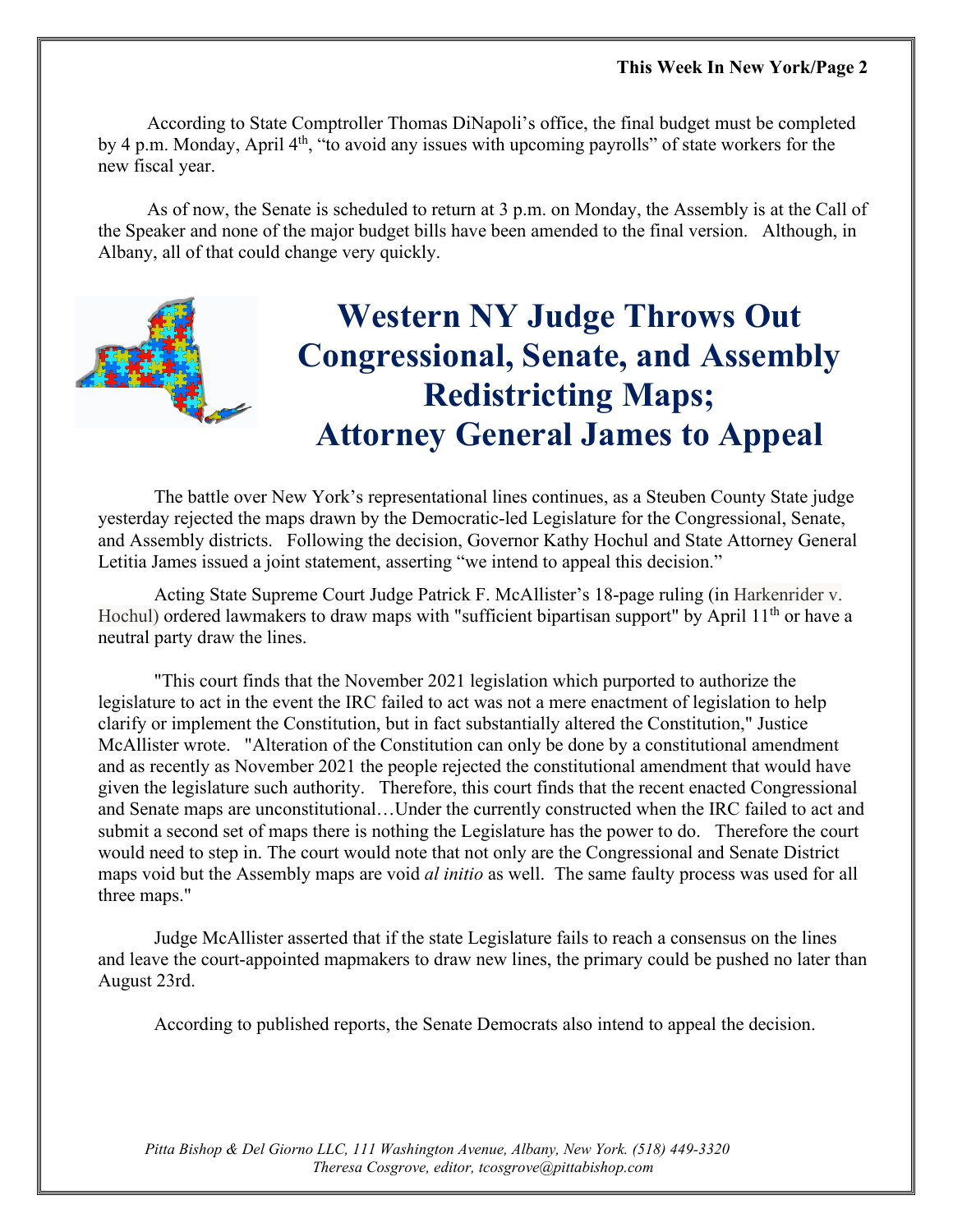# *In the News – New York City*



# **State Legislation to Fix City Comptroller's Administrative Error Delivered to Governor Hochul**

### *The New York City Comptroller incorrectly filed a surety bond after being sworn into office, making him technically ineligible to serve*

Legislation to extend the deadline for New York City Comptroller Brad Lander to file the \$200,000 surety bond necessary to satisfy the requirements for serving as Comptroller of the City of New York was passed by both houses of the State Legislature and has been delivered to Governor Kathy Hochul for consideration. The legislation is sponsored by Senate Majority Leader Andrea Stewart-Cousins and Assembly Speaker Carl Heastie.

Under current New York State law, every public officer is required to (1) take and file an oath of office before he or she performs any official duties; and (2) execute and file an official undertaking in the form of a surety bond in order to ensure that he or she will faithfully discharge the duties of his or her office and promptly account for and pay over all moneys or property received by him or her official capacity. An oath of office or official undertaking for an elective office must be taken and filed before or within thirty days after the commencement of the term of office. An oath of office or official undertaking for an appointive office must be taken and filed within thirty days after notice of his or her appointment or within thirty days after the commencement of his or her term of office.

Following November's election, Comptroller Lander was sworn into office in January, and he filed his surety bond with the City Clerk's office after the legal deadline, making him technically ineligible to serve as the city's comptroller. The \$200,000 surety bond is required to ensure the comptroller's "faithful performance of the duties" of their office.

"Routinely, oaths of office and official undertakings are executed and filed before or at the commencement of a term. However, on occasion, there are incidents where public officers inadvertently neglect or fail to execute and file such requirements within the time period set forth by law, thus triggering a vacancy in the position to which they were elected or appointed or other potential penalties," according to the sponsor memo submitted with the bill. "This legislation would cure the failure to file for certain elected and appointed officials as of January 1, 2022 through March 31, 2022 in order to prevent situations where failure to file official oaths and undertakings effectively acts to undo the will of voters in elections."

The Senate passed the measure yesterday, 52-12, while the Assembly approved the bill on Tuesday, 145-1.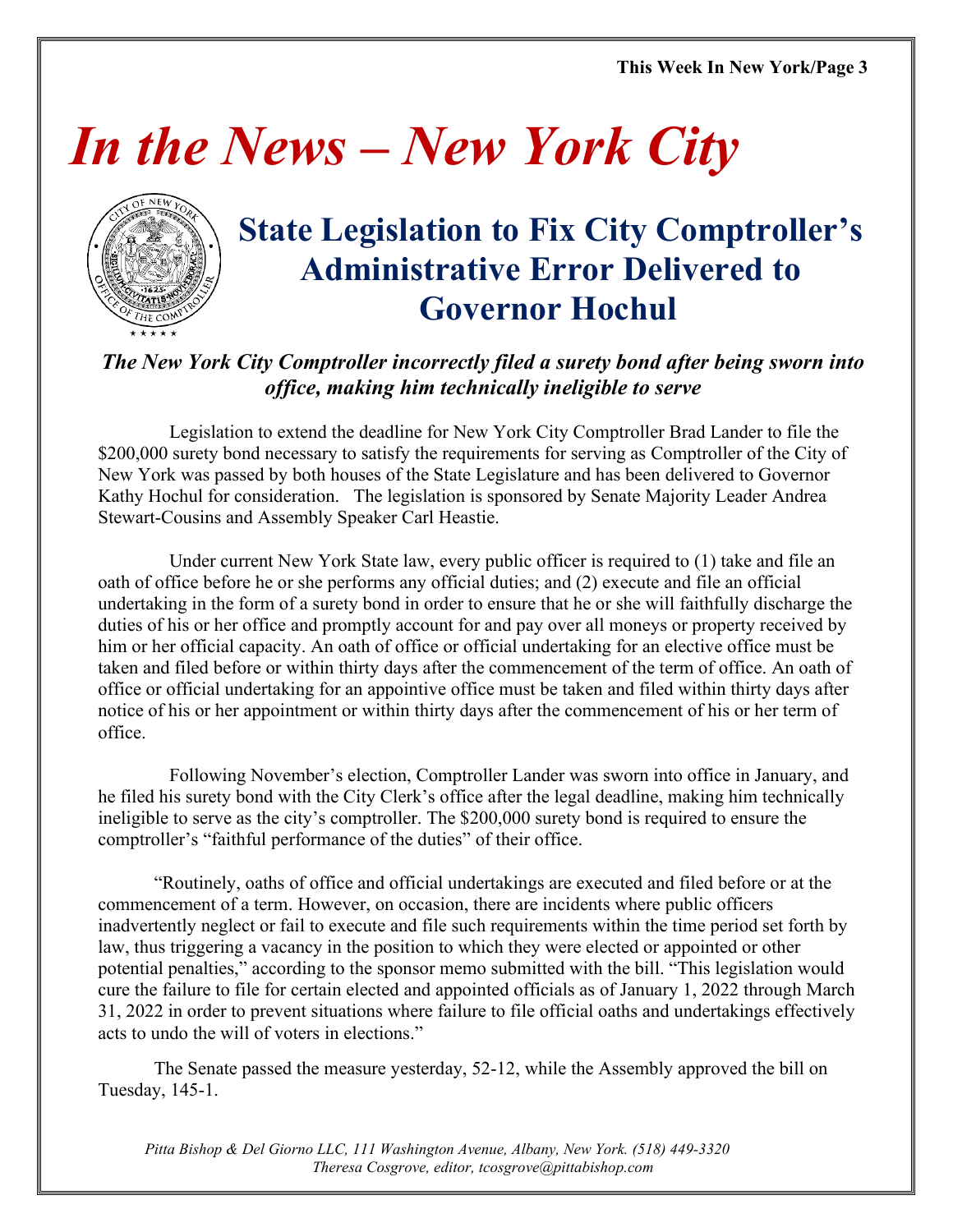# *Briefs*

## **Comptroller DiNapoli: State Education Employment Program For New Yorkers With Disabilities Falling Short**

#### *Audit Recommends Stronger Oversight to Ensure Participants Get Attention They Need to Reach Goals and Fulfill Program's Mission*

The program run by the State Education Department (SED) to help New Yorkers with disabilities gain employment and transition to independent living is not fulfilling its mission because it too often leaves participants with inadequate plans that do not accomplish those goals, according to an audit released this week by State Comptroller Thomas DiNapoli.

Under the Adult Career and Continuing Education Services – Vocational Rehabilitation Supported Employment Program (ACCES-VR) program, counselors work with individuals to develop an Individualized Plan for Employment (IPE). The IPE should identify the employment goal for the participant, the services that will be provided and how progress will be measured.

Comptroller DiNapoli's auditors, however, found SED does not regularly meet the deadlines for eligibility determinations (60 days after the application date), finalization of IPEs (90 days after eligibility date), or annual reviews of IPEs, which are required by federal law and SED policy.

### **Mayor Adams Reappoints Lorraine Cortés-Vázquez as Department for the Aging Commissioner**

New York City Mayor Eric Adams this week announced the reappointment of former New York Secretary of State Lorraine Cortés-Vázquez as Commissioner of the New York City Department for the Aging (DFTA).

Cortés-Vázquez has over three decades of experience in the government, private, and nonprofit sectors. Since April 2019, she has served as the Commissioner for DFTA. She also serves on the Metropolitan Transportation Authority Board and on the Board of Trustees for The City University of New York, the largest urban public university system in the world.

Previously, Cortés-Vázquez worked at AARP as the executive vice president for Multicultural Markets and Engagement, and as the president and CEO of the Hispanic Federation. Cortés-Vázquez also served as New York's 65th Secretary of State.

Cortés-Vázquez obtained her undergraduate degree from Hunter College and earned a master's degree from New York University's Robert F. Wagner Graduate School of Public Service.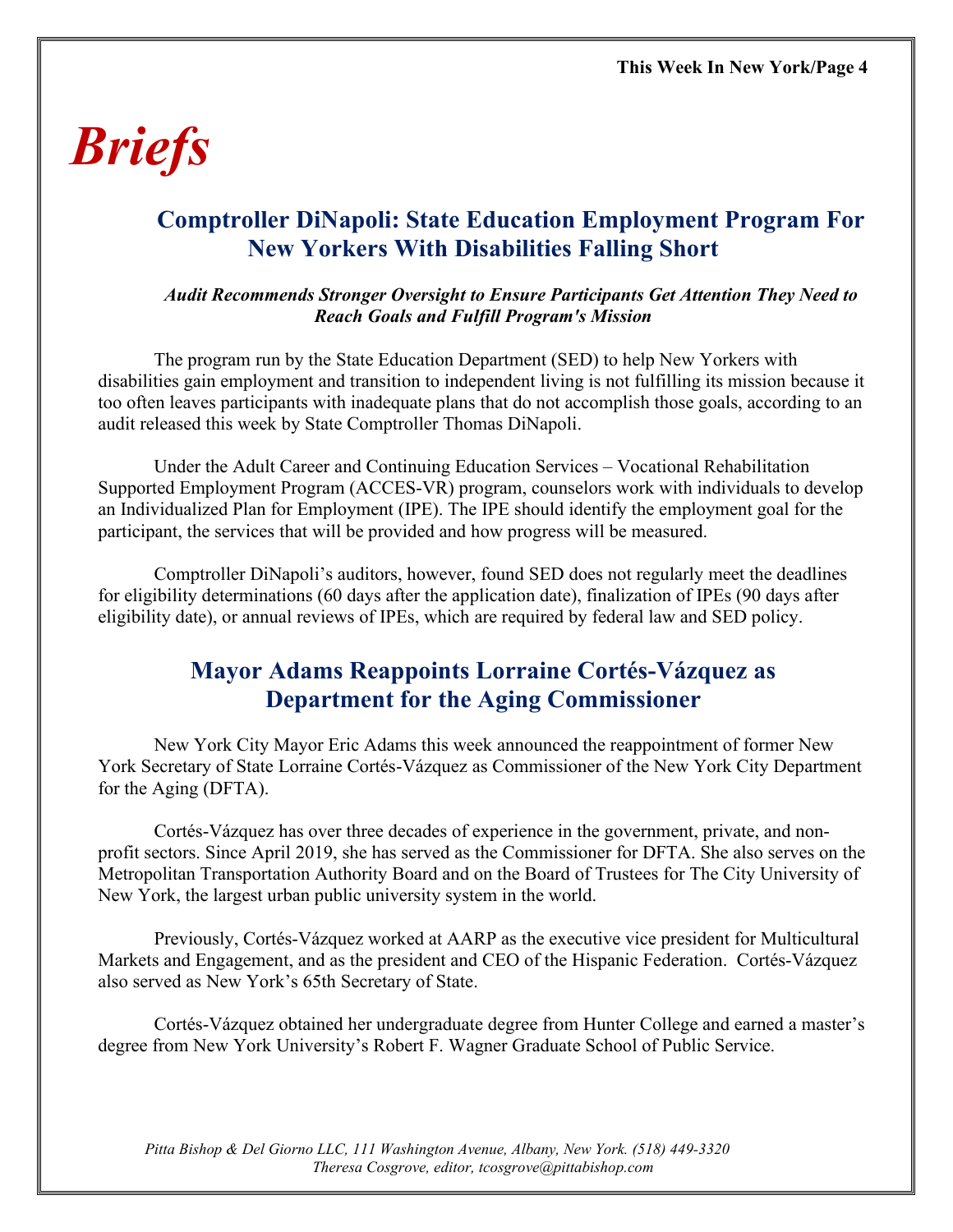### **NYC Comptroller Declines to Register Medicare Advantage Plan Contract Citing a Lack of Sufficient Information**

Due to the legal and budgetary uncertainties that remain while litigation over the City's contract with Anthem Insurance Companies continues, the New York City Comptroller's office could not, at this time, register the proposed Medicare Advantage Plan. Comptroller Brad Lander returned the contract to the Administration pending new cost estimates.

According to Comptroller Lander, over the last 30 days, the Comptroller's Bureau of Contract Administration has been working with the Office of Labor Relations (OLR) to detail the budgetary impacts of the proposed contact. However, as OLR acknowledged, the planned cost savings are currently unknown due to delays in the implementation of the new Medicare Advantage Plan and the court decision to invalidate the requirement for retirees to pay additional premiums to keep their old health plans. Therefore, the Comptroller explained, his office cannot currently assess the total cost to the City and fulfil its mandate to confirm that the contract is fully funded.

The Comptroller requested that the Law Department confirm "that their prior approval as to legal authority is still valid," given the court's decision, and for the Administration to provide a new cost estimate for the program. He noted that this additional information may not be available until issues raised in the litigation are resolved.

### **Mayor Adams Appoints Asim Rehman OATH Commissioner and Chief Administrative Law Judge**

New York City Mayor Eric Adams this week announced the appointment of Asim Rehman as Commissioner and Chief Administrative Law Judge of the Office of Administrative Trials and Hearings (OATH). He currently serves as Deputy Commissioner for Legal Matters and General Counsel at the New York City Department of Correction (DOC).

Rehman joined city government in 2014 as General Counsel for the new Office of the Inspector General for the NYPD in the Department of Investigation. He later served as First Deputy Inspector General. In 2020, Rehman joined the New York City Law Department as Chief of Staff.

A Staten Island native, Rehman is a graduate of Haverford College and the University of Michigan Law School.

## **Rent Guidelines Board Report Finds Major Drop in Landlord Income**

The net operating income of landlords with rent-stabilized apartments fell 7.8 percent in 2020, according to the [2022 Income and Expense Study](https://rentguidelinesboard.cityofnewyork.us/wp-content/uploads/2022/03/2022-IE-Study.pdf) released by the Rent Guidelines Board. This year's study reflects the significant impact of the first year of the COVID-19 pandemic on the NYC economy.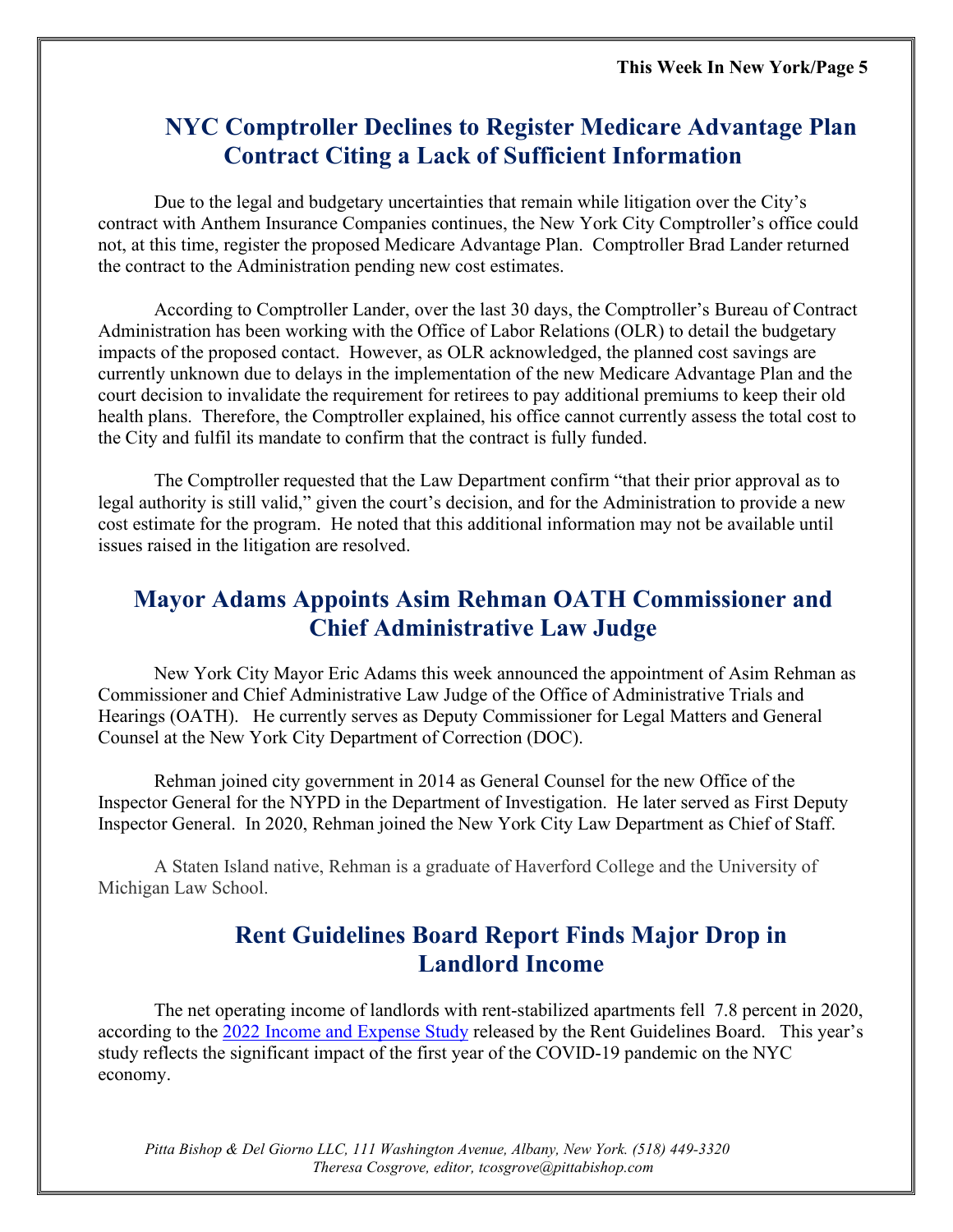The study also found that between 2019 and 2020, rental income decreased an average of 3.8% and total income declined an average of 4.6%. Meanwhile, operating costs fell an average of 2.8% between 2019 and 2020.

Rent Stabilization Association Joseph Strasburg said, meanwhile, "This historic decline in net operating income, combined with increasing property taxes, through-the-roof heating costs, and increases across the board in other building operating expenses, presents the perfect storm of catastrophic proportions."

Earlier this week, Mayor Eric Adams signed a legislation to extend the deadline for the City to complete the housing vacancy survey, a periodic study to determine whether New York is experiencing a housing shortage that triggers rent stabilization. Intro 70 extends the survey deadline from April 1 to July 1. The Mayor indicated that the City needed more time to complete the survey coming out of Covid.

# *Coming Up*

## *New York State*

### *Monday, April 4th*

*Assembly Session,* New York State Capitol Building, Assembly Chamber, Albany, Call of the Speaker *Senate Session,* New York State Capitol Building, Senate Chamber, Albany, 3 p.m.

### *Tuesday, April 5th*

*Assembly Session,* New York State Capitol Building, Assembly Chamber, Albany, TBD *Senate Session,* New York State Capitol Building, Senate Chamber, Albany, 3 p.m.

### *Wednesday, April 6th*

*Assembly Session,* New York State Capitol Building, Assembly Chamber, Albany, TBD *Senate Session,* New York State Capitol Building, Senate Chamber, Albany, 11 a.m.

# *New York City*

#### *Monday, April 4th*

*Subcommittee on Landmarks, Public Sitings & Dispositions,* Remote Hearing – Virtual Room 2, 10 a.m.

*Joint - Committee on Contracts and Small Business & Subcommittee on COVID Recovery and Resiliency*, Remote Hearing – Virtual Room 3, 10:30 a.m. Oversight – The Impact of COVID-19 on M/WBEs.

*Committee on Land Use,* Remote Hearing – Virtual Room 2, 11:30 a.m.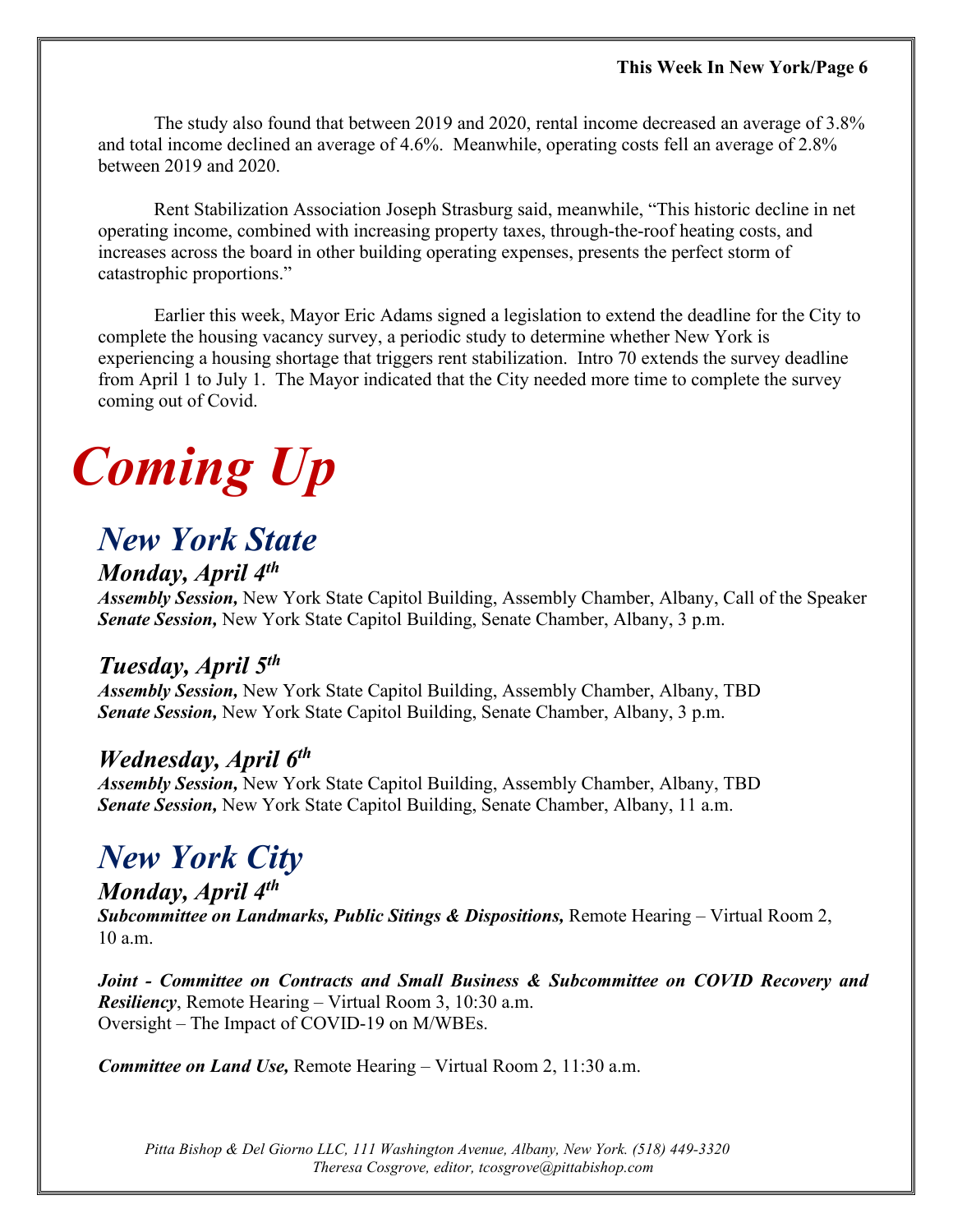*Joint – Committee on General Welfare and Veterans*, Remote Hearing – Virtual Room 1, 1 p.m. Oversight – Update on the City's Efforts to End Veterans Homelessness.

#### *Tuesday, April 5th*

*Committee on Governmental Operations,* Remote Hearing – Virtual Room 3, 10 a.m.

*Committee on Civil and Human Rights,* Remote Hearing – Virtual Room 2, 10:30 a.m. Oversight – CCHR: Complaint Processing Times and Resolutions.

### *Wednesday, April 6th*

*Joint - Committee on Fire and Emergency Management, Housing and Buildings & Special Committee on Twin Parks Citywide Taskforce on Fire Prevention,* Council Chambers – City Hall, 10 a.m. Oversight – Agency Enforcement and the Twin Parks Fire.

*Joint – Committee on Aging and Subcommittee on COVID Recovery and Resiliency & Senior Centers and Food Insecurity,* Remote Hearing – Virtual Room 3, 1 p.m.

Oversight – Protecting Older Adults at Older Adult Centers During the Continued COVID-19 Pandemic & Reopening Older Adults Centers.

#### *Thursday, April 7th Committee on Finance*, Committee Room – City Hall, 10 a.m.

*City Council*, Hybrid Hearing – Council Chambers – City Hall, 1:30 p.m.

"No man can be a good citizen unless he has a wage more than sufficient to cover the bare cost of living, and hours of labor short enough so after his day's work is done he will have time and energy to bear his share in the management of the community, to help in carrying the general load."

### -Theodore Roosevelt-

**Disclaimer**: The materials in this *This Week in New York* report are provided for informational purposes only and are not intended to be a comprehensive review of legislative or governmental or political developments, to create a client-consultant/lobbyist relationship, or to provide consulting, lobbying or political advice. Readers are cautioned not to attempt to solve specific problems on the basis of information contained in this *This Week in New York*. If consulting, lobbying or government relations advice is required, please consult a professional expert in such matters. The information contained herein, does not necessarily reflect the opinions of Pitta Bishop & Del Giorno LLC, or any of its members or employees or its clients.